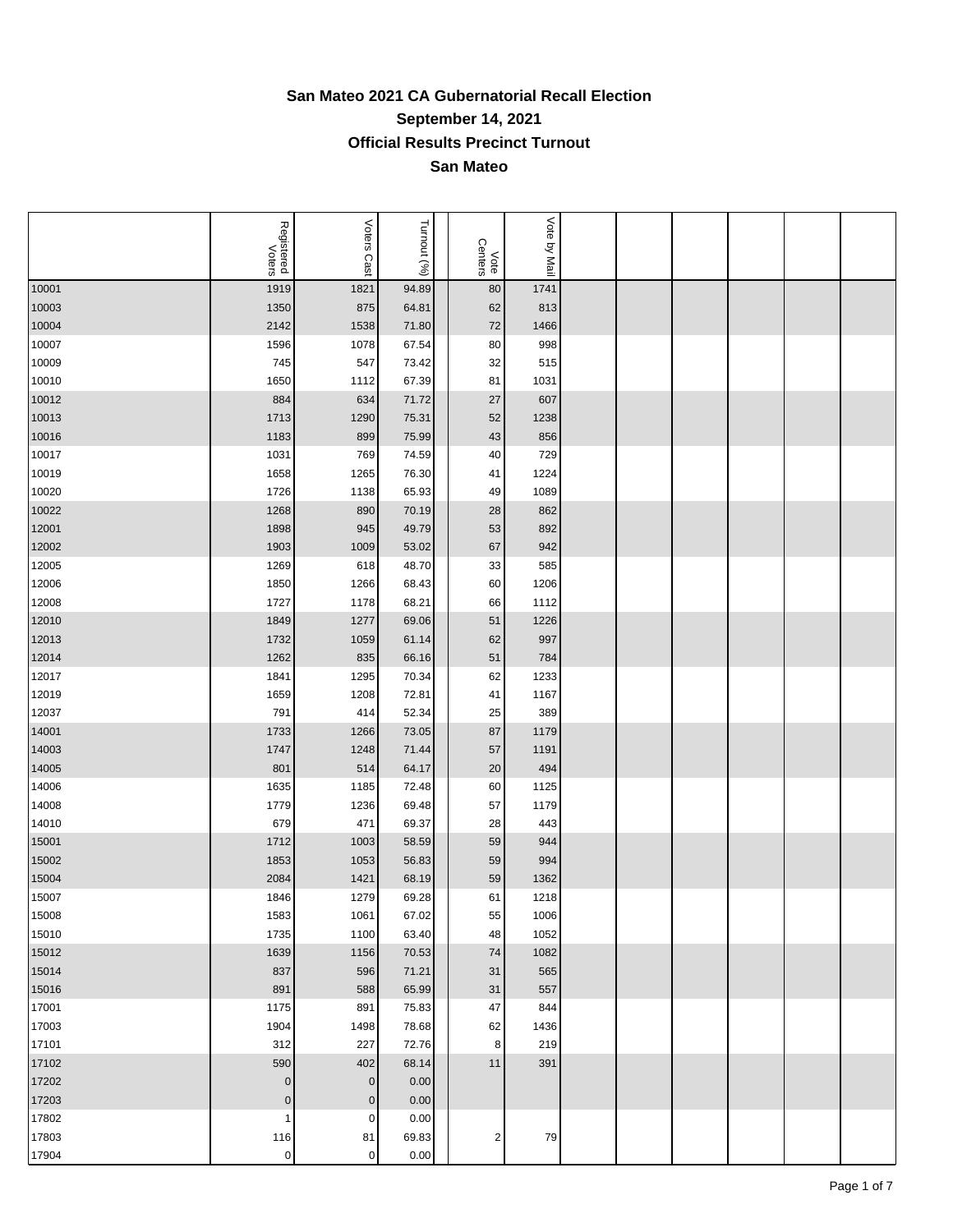|                | Registered<br>Voters | Voters<br>Cast | Turnout (%)    | Vote<br>Centers | Vote by Mail |  |  |  |
|----------------|----------------------|----------------|----------------|-----------------|--------------|--|--|--|
| 18001          | 1332                 | 805            | 60.44          | 29              | 776          |  |  |  |
| 18002          | 1582                 | 1062           | 67.13          | 46              | 1016         |  |  |  |
| 18003          | 933                  | 510            | 54.66          | 30              | 480          |  |  |  |
| 18004          | 767                  | 470            | 61.28          | 23              | 447          |  |  |  |
| 18006          | 1836                 | 1171           | 63.78          | 61              | 1110         |  |  |  |
| 18008          | 1291                 | 772            | 59.80          | 24              | 748          |  |  |  |
| 18010          | 1402                 | 700            | 49.93          | 39              | 661          |  |  |  |
| 18012          | 1440                 | 846            | 58.75          | 53              | 793          |  |  |  |
| 18013          | 1660                 | 895            | 53.92          | 65              | 830          |  |  |  |
| 18014          | 2000                 | 991            | 49.55          | 68              | 923          |  |  |  |
| 18015          | 1079                 | 530            | 49.12          | 31              | 499          |  |  |  |
| 18016          | 1297                 | 780            | 60.14          | 44              | 736          |  |  |  |
| 18019          | 1757                 | 1196           | 68.07          | 57              | 1139         |  |  |  |
| 18020          | 455                  | 300            | 65.93          | $\overline{7}$  | 293          |  |  |  |
| 18021          | 1149                 | 738            | 64.23          | 50              | 688          |  |  |  |
| 18024          | 804                  | 518            | 64.43          | 29              | 489          |  |  |  |
| 18033          | 1400                 | 944            | 67.43          | 46              | 898          |  |  |  |
| 18035          | 1493                 | 959            | 64.23          | 46              | 913          |  |  |  |
| 18036          | 1337                 | 891            | 66.64          | 46              | 845          |  |  |  |
| 18047          | 805                  | 535            | 66.46          | 18              | 517          |  |  |  |
| 18052          | 446                  | 311            | 69.73          | 20              | 291          |  |  |  |
| 21001          | 1166                 | 794            | 68.10          | 53              | 741          |  |  |  |
| 21006          | 873                  | 616            | 70.56          | 40              | 576          |  |  |  |
| 21007          | 1627                 | 1290           | 79.29          | 61              | 1229         |  |  |  |
| 21010          | 1687                 | 1322           | 78.36          | 45              | 1277         |  |  |  |
| 21012          | 1772                 | 1374           | 77.54          | 57              | 1317         |  |  |  |
| 21014          | 1858                 | 1440           | 77.50          | 46              | 1394         |  |  |  |
| 21016          | 1130                 | 796            | 70.44          | 39              | 757          |  |  |  |
| 21018          | 1737                 | 1109           | 63.85          | 74              | 1035         |  |  |  |
| 21032          | 2076                 | 1555           | 74.90          | 66              | 1489         |  |  |  |
| 22001          | 1573                 | 1095           | 69.61          | 60              | 1035         |  |  |  |
| 22003          | 934                  | 563            | 60.28          | 19              | 544          |  |  |  |
| 22004          | 1368                 | 977            | 71.42          | 45              | 932          |  |  |  |
| 22005          | 1241                 | 854            | 68.82          | 33              | 821          |  |  |  |
| 22007          | 1705                 | 1207           | 70.79          | 43              | 1164         |  |  |  |
| 22010          | 1507                 | 997            | 66.16          | 64              | 933          |  |  |  |
| 22011          | 1571                 | 1034           | 65.82          | 44              | 990          |  |  |  |
| 22014          | 1633                 | 1067           | 65.34          | 43              | 1024         |  |  |  |
| 22015          | 1818                 | 1294           | 71.18          | 67              | 1227         |  |  |  |
| 22021          | 1841                 | 1270           | 68.98          | 70              | 1200         |  |  |  |
| 22022          | 1953                 | 1381           | 70.71          | 58              | 1323         |  |  |  |
| 22025          | 1325                 | 970            | 73.21          | 53              | 917          |  |  |  |
| 26001          | 1717                 | 988            | 57.54          | 41              | 947          |  |  |  |
| 26003          | 1674                 | 980            | 58.54          | 46              | 934          |  |  |  |
| 26004          | 1837                 | 1067           | 58.08          | 56              | 1011         |  |  |  |
| 26006          | 1806                 | 1173           | 64.95          | 32              | 1141         |  |  |  |
| 26008<br>26010 | 1844<br>1181         | 1201<br>816    | 65.13<br>69.09 | 65<br>50        | 1136<br>766  |  |  |  |
|                | 1839                 | 1145           | 62.26          | 44              | 1101         |  |  |  |
| 26011<br>26012 | 1533                 | 883            | 57.60          | 37              | 846          |  |  |  |
| 26014          | 1477                 | 957            | 64.79          | 51              | 906          |  |  |  |
| 26016          | 1325                 | 948            | 71.55          | 47              | 901          |  |  |  |
| 26018          | 1813                 | 1181           | 65.14          | 46              | 1135         |  |  |  |
| 26020          | 1137                 | 745            | 65.52          | 30              | 715          |  |  |  |
| 26021          | 1145                 | 762            | 66.55          | 22              | 740          |  |  |  |
|                |                      |                |                |                 |              |  |  |  |

Official Results Precinct Turnout Election Date: September 14, 2021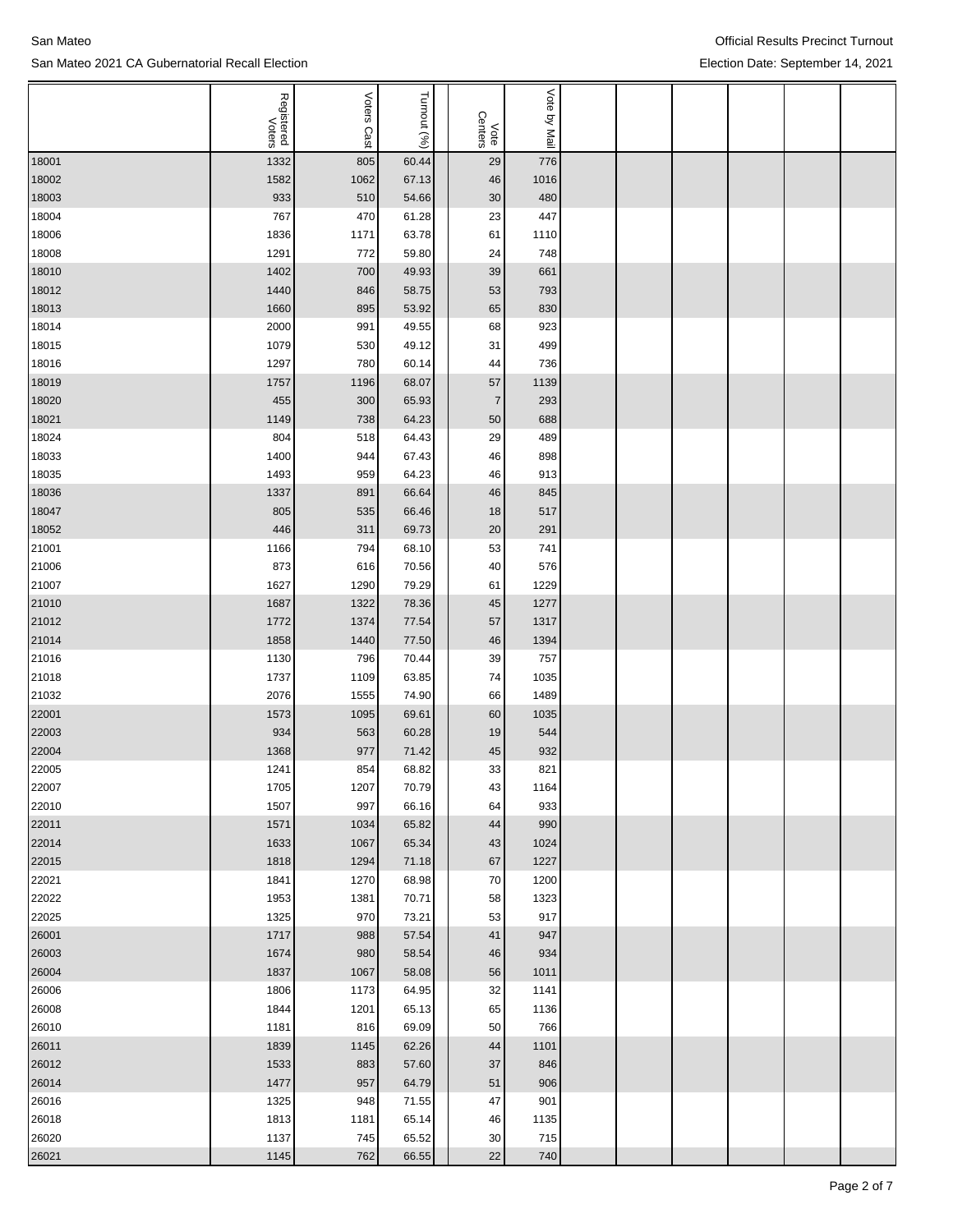|       | Registered<br>Voters | Voters<br>Cast          | Turnout (%)   | Vote<br>Centers | Vote by Mail |  |  |  |
|-------|----------------------|-------------------------|---------------|-----------------|--------------|--|--|--|
| 26022 | 1669                 | 1155                    | 69.20         | 53              | 1102         |  |  |  |
| 26023 | 1642                 | 1156                    | 70.40         | 42              | 1114         |  |  |  |
| 26027 | 1645                 | 1072                    | 65.17         | 42              | 1030         |  |  |  |
| 26028 | 1605                 | 1062                    | 66.17         | 55              | 1007         |  |  |  |
| 26029 | 1818                 | 903                     | 49.67         | 44              | 859          |  |  |  |
| 26031 | 1412                 | 939                     | 66.50         | 42              | 897          |  |  |  |
| 26033 | 1704                 | 1080                    | 63.38         | 62              | 1018         |  |  |  |
| 26034 | 1547                 | 939                     | 60.70         | 39              | 900          |  |  |  |
| 26037 | 1551                 | 1056                    | 68.09         | 39              | 1017         |  |  |  |
| 26039 | 1333                 | 983                     | 73.74         | 50              | 933          |  |  |  |
| 26044 | 1488                 | 1086                    | 72.98         | 37              | 1049         |  |  |  |
| 26046 | 1429                 | 1083                    | 75.79         | 27              | 1056         |  |  |  |
| 26048 | 1576                 | 1105                    | 70.11         | 52              | 1053         |  |  |  |
| 26050 | 1712                 | 1156                    | 67.52         | 44              | 1112         |  |  |  |
| 26052 | 1819                 | 1299                    | 71.41         | 58              | 1241         |  |  |  |
| 26054 | 1374                 | 894                     | 65.07         | 39              | 855          |  |  |  |
| 26055 | 1402                 | 867                     | 61.84         | 28              | 839          |  |  |  |
| 26057 | 1320                 | 1006                    | 76.21         | 36              | 970          |  |  |  |
| 26058 | 1207                 | 879                     | 72.83         | 36              | 843          |  |  |  |
| 26061 | 1711                 | 1318                    | 77.03         | 55              | 1263         |  |  |  |
| 26063 | 1750                 | 1243                    | 71.03         | 74              | 1169         |  |  |  |
|       | 1384                 | 1010                    | 72.98         | 45              | 965          |  |  |  |
| 26064 | 1454                 | 1063                    | 73.11         | 55              | 1008         |  |  |  |
| 26067 |                      |                         |               |                 |              |  |  |  |
| 26070 | 1368<br>1534         | 1048                    | 76.61         | 33<br>29        | 1015<br>1055 |  |  |  |
| 26071 | $\pmb{0}$            | 1084<br>$\vert 0 \vert$ | 70.66<br>0.00 |                 |              |  |  |  |
| 27001 |                      |                         |               |                 |              |  |  |  |
| 30001 | 1643                 | 1207                    | 73.46         | 54              | 1153         |  |  |  |
| 30004 | 1375                 | 951                     | 69.16         | 47              | 904          |  |  |  |
| 30006 | 1077                 | 716                     | 66.48         | 19              | 697          |  |  |  |
| 30008 | 1073                 | 686                     | 63.93         | 34              | 652          |  |  |  |
| 31002 | 2033                 | 1345                    | 66.16         | 65              | 1280         |  |  |  |
| 31035 | 990                  | 742                     | 74.95         | 45              | 697          |  |  |  |
| 33001 | 1670                 | 1170                    | 70.06         | 53              | 1117         |  |  |  |
| 33003 | 2138                 | 1522                    | 71.19         | 74              | 1448         |  |  |  |
| 33004 | 602                  | 464                     | 77.08         | 25              | 439          |  |  |  |
| 33006 | 1772                 | 1189                    | 67.10         | 78              | 1111         |  |  |  |
| 33025 | 1917                 | 1486                    | 77.52         | 61              | 1425         |  |  |  |
| 34001 | 2052                 | 1443                    | 70.32         | 61              | 1382         |  |  |  |
| 34004 | 1943                 | 1472                    | 75.76         | 52              | 1420         |  |  |  |
| 34005 | 607                  | 445                     | 73.31         | 13              | 432          |  |  |  |
| 34006 | 1021                 | 770                     | 75.42         | 18              | 752          |  |  |  |
| 34007 | 701                  | 544                     | 77.60         | $\overline{7}$  | 537          |  |  |  |
| 34009 | 1295                 | 942                     | 72.74         | 44              | 898          |  |  |  |
| 34010 | 1535                 | 1159                    | 75.50         | 22              | 1137         |  |  |  |
| 34015 | 229                  | 173                     | 75.55         | 8 <sup>1</sup>  | 165          |  |  |  |
| 35001 | 1740                 | 1199                    | 68.91         | 38              | 1161         |  |  |  |
| 35002 | 2060                 | 1245                    | 60.44         | 45              | 1200         |  |  |  |
| 35004 | 984                  | 639                     | 64.94         | 22              | 617          |  |  |  |
| 35005 | 1601                 | 965                     | 60.27         | 29              | 936          |  |  |  |
| 35007 | 1159                 | 671                     | 57.89         | 46              | 625          |  |  |  |
| 35009 | 2054                 | 1386                    | 67.48         | 55              | 1331         |  |  |  |
| 35010 | 2038                 | 1370                    | 67.22         | 64              | 1306         |  |  |  |
| 35013 | 1392                 | 1065                    | 76.51         | 45              | 1020         |  |  |  |
| 35015 | 2085                 | 1533                    | 73.53         | 94              | 1439         |  |  |  |
| 35018 | 1833                 | 1385                    | 75.56         | 87              | 1298         |  |  |  |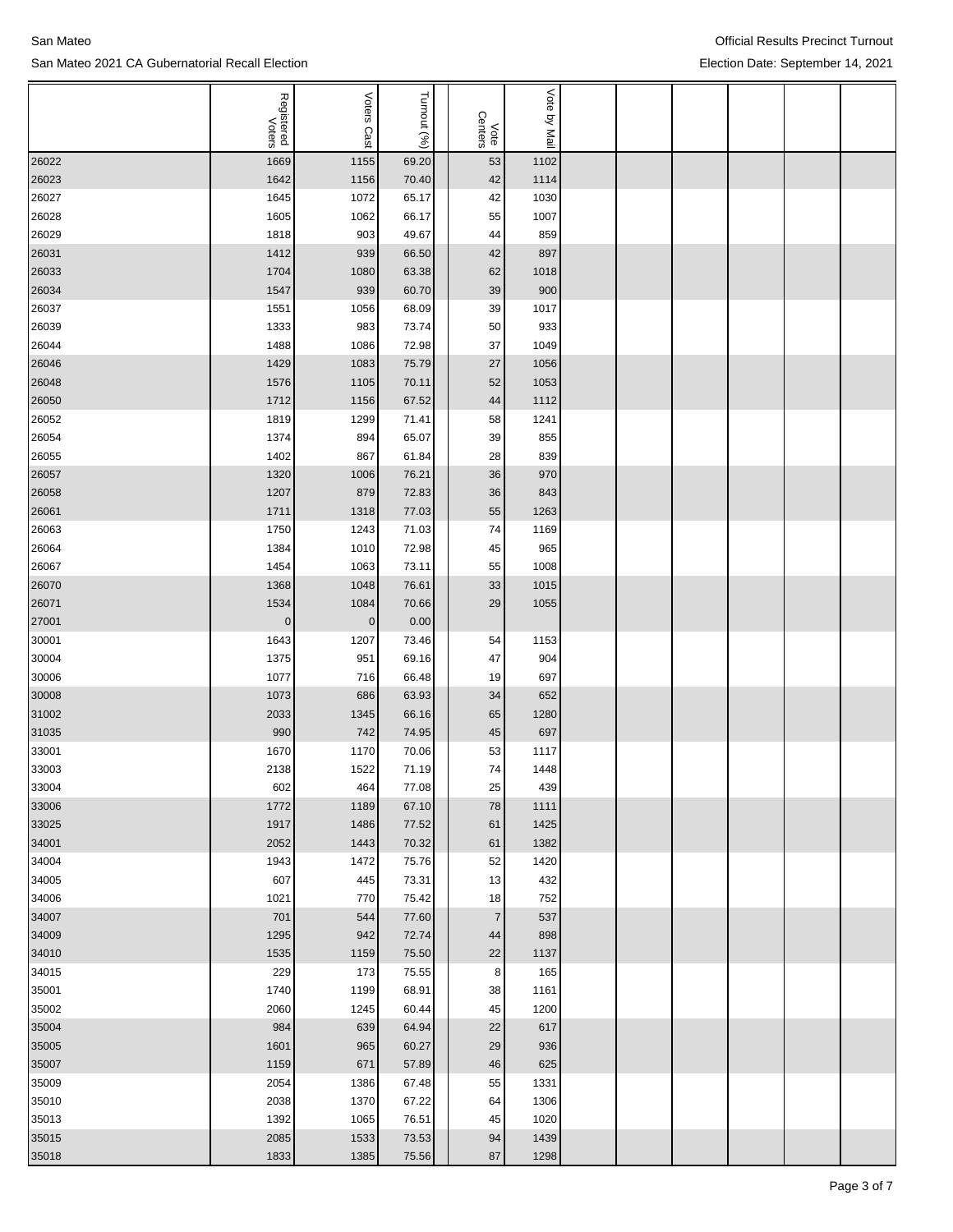|                | Registered<br>Voters | Voters<br>Cast  | Turnout (%)    | Vote<br>Centers | Vote by Mail |  |  |  |
|----------------|----------------------|-----------------|----------------|-----------------|--------------|--|--|--|
| 35019          | 864                  | 661             | 76.50          | 47              | 614          |  |  |  |
| 35021          | 1478                 | 1105            | 74.76          | 62              | 1043         |  |  |  |
| 35022          | 1757                 | 1293            | 73.59          | 70              | 1223         |  |  |  |
| 35025          | 1333                 | 942             | 70.67          | 56              | 886          |  |  |  |
| 35027          | 1675                 | 1220            | 72.84          | 64              | 1156         |  |  |  |
| 35028          | 897                  | 656             | 73.13          | 47              | 609          |  |  |  |
| 35029          | 2002                 | 1478            |                |                 | 1374         |  |  |  |
| 36001          | 1484                 | 1159            | 73.83          | 104<br>54       | 1105         |  |  |  |
| 36003          | 1092                 | 889             | 78.10          |                 |              |  |  |  |
| 36004          | 1597                 | 1285            | 81.41<br>80.46 | 43<br>39        | 846<br>1246  |  |  |  |
| 36006          | 1977                 | 1440            |                | 75              | 1365         |  |  |  |
|                |                      |                 | 72.84          |                 |              |  |  |  |
| 36008<br>36011 | 1991                 | 1494            | 75.04          | 74              | 1420         |  |  |  |
|                | 1833                 | 1419            | 77.41          | 68              | 1351         |  |  |  |
| 36012          | 932<br>1437          | 698<br>1172     | 74.89<br>81.56 | 29              | 669          |  |  |  |
| 36014          | 1757                 |                 |                | 28              | 1144         |  |  |  |
| 36016          |                      | 1449            | 82.47          | 52              | 1397         |  |  |  |
| 36018          | 1227                 | 962             | 78.40          | 38              | 924          |  |  |  |
| 36019          | 1424                 | 1116            | 78.37          | 24              | 1092         |  |  |  |
| 36021          | 1648                 | 1258            | 76.33          | 53              | 1205         |  |  |  |
| 36023          | 1394                 | 1042            | 74.75          | 44              | 998          |  |  |  |
| 36026          | 829                  | 642             | 77.44          | 21              | 621          |  |  |  |
| 36030          | 165                  | 135             | 81.82          | 4               | 131          |  |  |  |
| 37001          | 1905                 | 1483            | 77.85          | 54              | 1429         |  |  |  |
| 37002          | 1506                 | 1195            | 79.35          | 41              | 1154         |  |  |  |
| 37005          | 634                  | 483             | 76.18          | 15              | 468          |  |  |  |
| 37008          | 198                  | 146             | 73.74          | $\mathbf{1}$    | 145          |  |  |  |
| 37050          | 898                  | 676             | 75.28          | 29              | 647          |  |  |  |
| 37051          | 1536                 | 1121            | 72.98          | 51              | 1070         |  |  |  |
| 37101          | 773                  | 553             | 71.54          | 42              | 511          |  |  |  |
| 37103          | 1024                 | 727             | 71.00          | 36              | 691          |  |  |  |
| 37110          | 1170                 | 888             | 75.90          | 40              | 848          |  |  |  |
| 37112          | 1294                 | 966             | 74.65          | 52              | 914          |  |  |  |
| 37114          | 1711                 | 1283            | 74.99          | 68              | 1215         |  |  |  |
| 37201          | 997                  | 630             | 63.19          | 26              | 604          |  |  |  |
| 37205          | 1573                 | 1217            | 77.37          | 56              | 1161         |  |  |  |
| 37301          | 547                  | 289             | 52.83          | 20              | 269          |  |  |  |
| 37340          | 1182                 | 873             | 73.86          | 63              | 810          |  |  |  |
| 37350          | 1098                 | 729             | 66.39          | 52              | 677          |  |  |  |
| 37361          | 197                  | 129             | 65.48          | $6 \mid$        | 123          |  |  |  |
| 37370          | 696                  | 538             | 77.30          | 28              | 510          |  |  |  |
| 37371          | 446                  | 320             | 71.75          | 14              | 306          |  |  |  |
| 37401          | 1185                 | 899             | 75.86          | 26              | 873          |  |  |  |
| 37402          | 1469                 | 1126            | 76.65          | 30              | 1096         |  |  |  |
| 37410          | 1180                 | 931             | 78.90          | 23              | 908          |  |  |  |
| 37420          | 625                  | 471             | 75.36          | 15              | 456          |  |  |  |
| 37430          | 265                  | 198             | 74.72          | 5 <sup>5</sup>  | 193          |  |  |  |
| 37480          | 606                  | 451             | 74.42          | $\overline{7}$  | 444          |  |  |  |
| 37502          | $\vert 0 \vert$      | $\mathbf{1}$    | 0.00           | 1               |              |  |  |  |
| 37602          | 549                  | 432             | 78.69          | 10              | 422          |  |  |  |
| 37603          | 43                   | 28              | 65.12          | $\mathbf{2}$    | 26           |  |  |  |
| 37701          | 85                   | 44              | 51.76          | 1               | 43           |  |  |  |
| 37904          | 34                   | 18              | 52.94          | 1               | 17           |  |  |  |
| 37911          | $\mathbf 0$          | $\vert 0 \vert$ | 0.00           |                 |              |  |  |  |
| 37914          | $\mathbf 0$          | 0               | 0.00           |                 |              |  |  |  |
| 38001          | 1418                 | 1037            | 73.13          | 54              | 983          |  |  |  |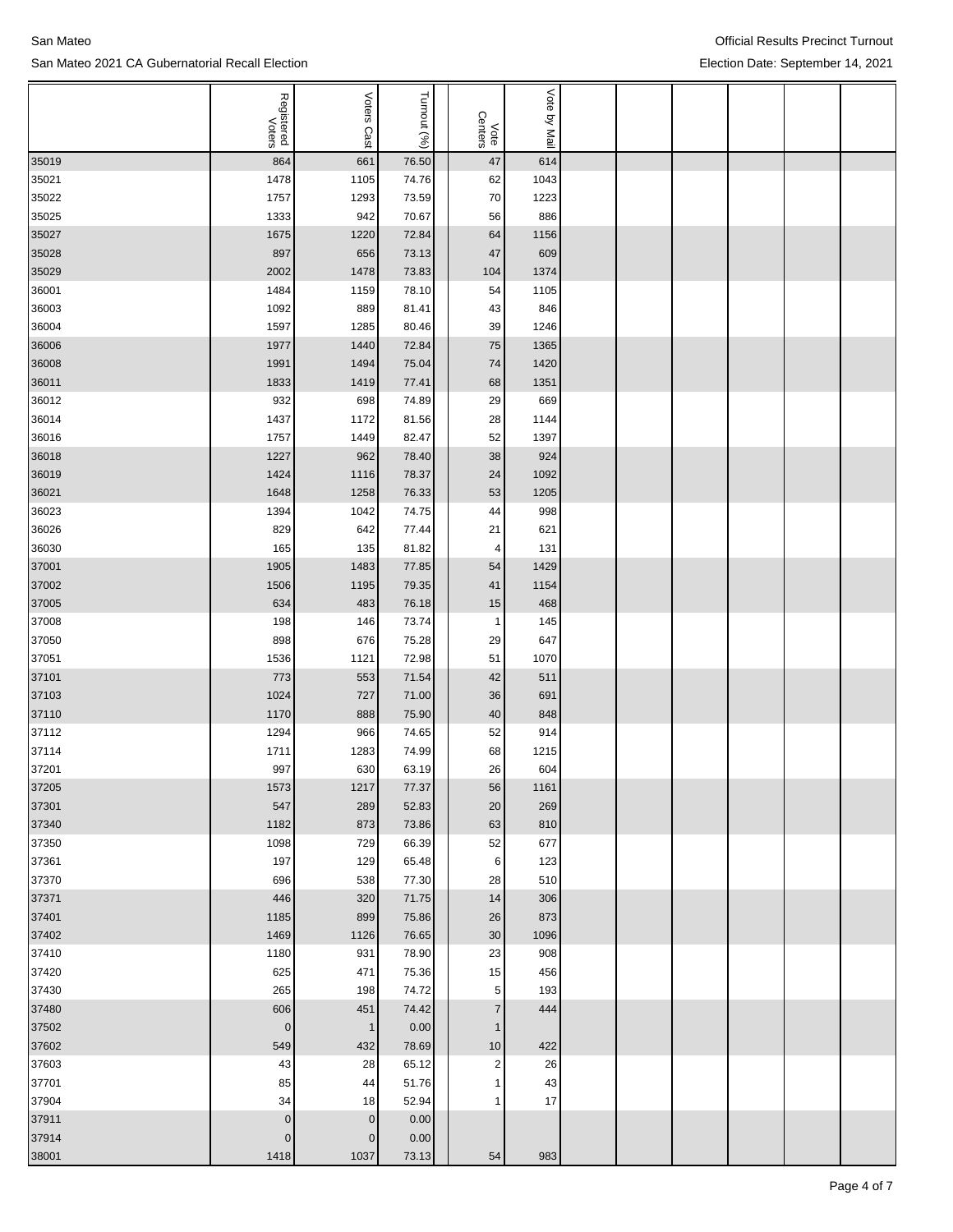|                | Registered<br>Voters | Voters<br>Cast | Turnout (%) | Vote<br>Centers | Vote by Mail   |  |  |  |
|----------------|----------------------|----------------|-------------|-----------------|----------------|--|--|--|
| 38002          | 1089                 | 799            | 73.37       | 41              | 758            |  |  |  |
| 38004          | 1760                 | 1262           | 71.70       | 65              | 1197           |  |  |  |
| 39001          | 2177                 | 1763           | 80.98       | 69              | 1694           |  |  |  |
| 39005          | 1447                 | 1134           | 78.37       | 47              | 1087           |  |  |  |
| 40001          | 1719                 | 729            | 42.41       | 61              | 668            |  |  |  |
| 40002          | 1821                 | 705            | 38.71       | 63              | 642            |  |  |  |
| 40005          | 822                  | 364            | 44.28       | 29              | 335            |  |  |  |
| 40006          | 1858                 | 797            | 42.90       | 68              | 729            |  |  |  |
| 40007          | 1472                 | 699            | 47.49       | 58              | 641            |  |  |  |
| 40008          | 2106                 | 962            | 45.68       | 78              | 884            |  |  |  |
| 40010          | 1953                 |                | 42.60       |                 |                |  |  |  |
|                |                      | 832            |             | 83              | 749            |  |  |  |
| 44001          | 1358                 | 1031           | 75.92       | 37              | 994            |  |  |  |
| 44003          | 1647                 | 784            | 47.60       | 59              | 725            |  |  |  |
| 44004          | 1315                 | 568            | 43.19       | 44              | 524            |  |  |  |
| 44007          | 623                  | 461            | 74.00       | 18              | 443            |  |  |  |
| 44008          | 1934                 | 1495           | 77.30       | 53              | 1442           |  |  |  |
| 44010          | 1908                 | 1354           | 70.96       | 66              | 1288           |  |  |  |
| 44013          | 1925                 | 1348           | 70.03       | 73              | 1275           |  |  |  |
| 44034          | 301                  | 235            | 78.07       | 8               | 227            |  |  |  |
| 44036          | 34                   | 15             | 44.12       | 1               | 14             |  |  |  |
| 44037          | $\mathbf 0$          | 0              | 0.00        |                 |                |  |  |  |
| 46001          | 1759                 | 938            | 53.33       | 49              | 889            |  |  |  |
| 46002          | 1501                 | 801            | 53.36       | 21              | 780            |  |  |  |
| 46004          | 1060                 | 552            | 52.08       | 31              | 521            |  |  |  |
| 46005          | 924                  | 417            | 45.13       | 21              | 396            |  |  |  |
| 46006          | 2104                 | 1280           | 60.84       | 82              | 1198           |  |  |  |
| 46007          | 1548                 | 1014           | 65.50       | 49              | 965            |  |  |  |
| 46008          | 857                  | 598            | 69.78       | 21              | 577            |  |  |  |
| 46009          | 1464                 | 975            | 66.60       | 57              | 918            |  |  |  |
| 46011          | 1843                 | 1262           | 68.48       | 61              | 1201           |  |  |  |
| 46012          | 951                  | 706            | 74.24       | 36              | 670            |  |  |  |
| 46013          | 1836                 | 1399           | 76.20       | 41              | 1358           |  |  |  |
| 46015          | 723                  | 490            | 67.77       | 24              | 466            |  |  |  |
| 46016          | 1590                 | 1069           | 67.23       | 38              | 1031           |  |  |  |
| 46020          | 1443                 | 871            | 60.36       | 54              | 817            |  |  |  |
| 46023          | 1079                 | 544            | 50.42       | 41              | 503            |  |  |  |
| 46024          | 1302                 | 740            | 56.84       | 39              | 701            |  |  |  |
| 46026          | 1740                 | 1102           | 63.33       | 39              | 1063           |  |  |  |
| 46028          | 1270                 | 934            | 73.54       | 36              | 898            |  |  |  |
| 46029          | 1848                 | 1379           | 74.62       | 40              | 1339           |  |  |  |
| 46032          | 1419                 | 1056           | 74.42       | 46              | 1010           |  |  |  |
| 46033          | 1710                 | 1284           | 75.09       | 36              | 1248           |  |  |  |
| 46034          | 1574                 | 1188           | 75.48       | 47              | 1141           |  |  |  |
| 46035          | 1261                 | 958            | 75.97       | 41              | 917            |  |  |  |
| 46038          | 1691                 | 1270           | 75.10       | 47              | 1223           |  |  |  |
| 46048          | 1235                 | 970            | 78.54       | 20              | 950            |  |  |  |
| 46050          | 1007                 | 627            | 62.26       | 30 <sup>2</sup> | 597            |  |  |  |
| 46053          | 262                  | 143            | 54.58       | $\mathbf{2}$    | 141            |  |  |  |
| 46054          | 1                    | 1              | 100.00      |                 | 1              |  |  |  |
| 46055          | 3                    | $\overline{2}$ | 66.67       |                 | $\overline{2}$ |  |  |  |
|                | 154                  | 117            | 75.97       |                 | 117            |  |  |  |
| 46057<br>46400 | 1751                 | 1244           | 71.05       | 64              | 1180           |  |  |  |
|                |                      |                | 74.02       |                 | 1091           |  |  |  |
| 46402          | 1555                 | 1151           |             | 60              |                |  |  |  |
| 46404          | 1753                 | 1196           | 68.23       | 51              | 1145           |  |  |  |
| 46406          | 1628                 | 1159           | 71.19       | 48              | 1111           |  |  |  |

Official Results Precinct Turnout Election Date: September 14, 2021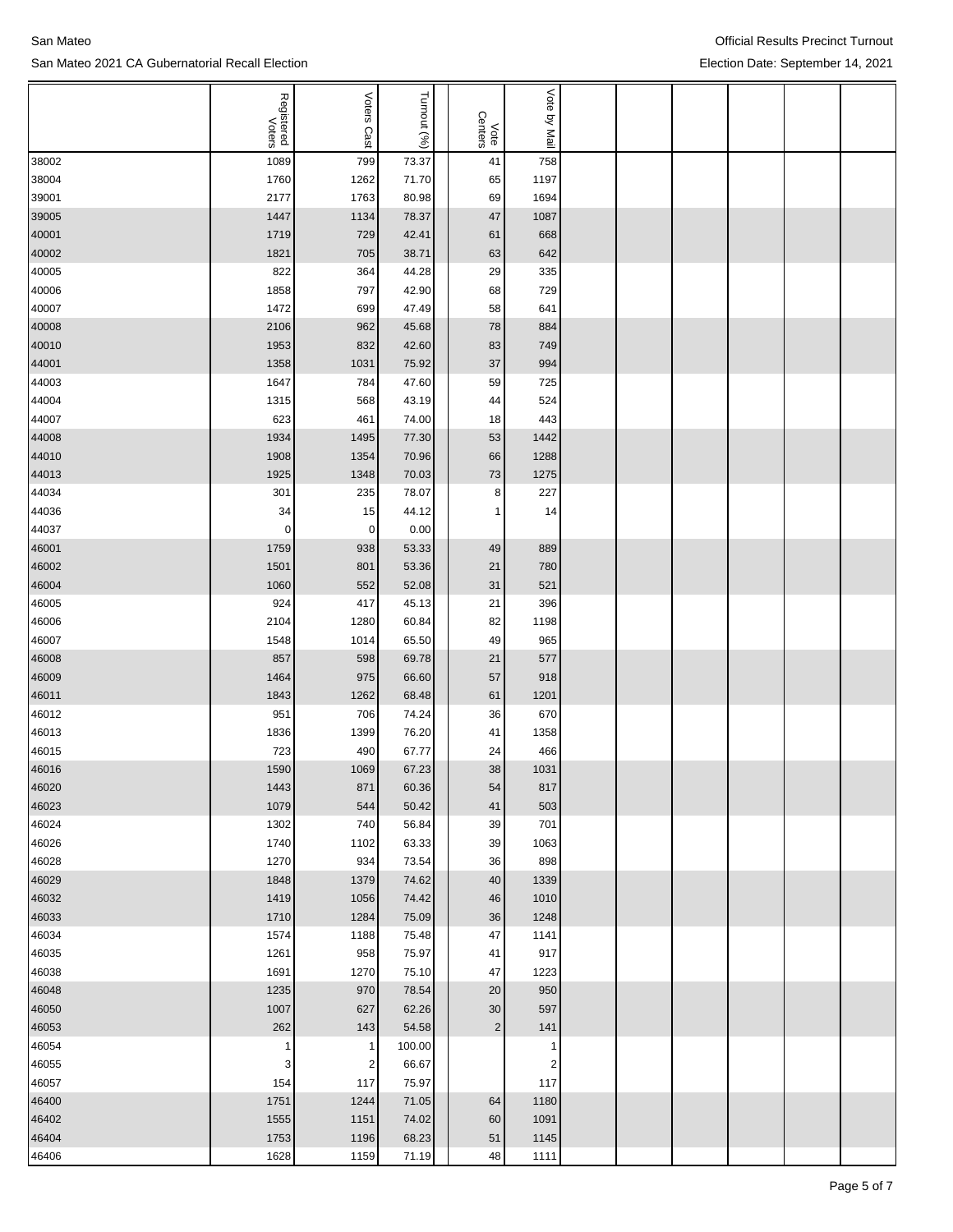|                | Registered<br>Voters | Voters<br>:Cast | Turnout (%)    | Vote<br>Centers | Vote by Mail   |  |  |  |
|----------------|----------------------|-----------------|----------------|-----------------|----------------|--|--|--|
| 46409          | 833                  | 611             | 73.35          | 27              | 584            |  |  |  |
| 47001          | 359                  | 287             | 79.94          | 9               | 278            |  |  |  |
| 47010          | $\bf 8$              | $\vert 4 \vert$ | 50.00          |                 | $\overline{4}$ |  |  |  |
| 47108          | 133                  | 102             | 76.69          |                 | 102            |  |  |  |
| 47501          | 1876                 | 956             | 50.96          | 51              | 905            |  |  |  |
| 47503          | 1149                 | 832             | 72.41          | 38              | 794            |  |  |  |
| 47505          | 1717                 | 736             | 42.87          | 44              | 692            |  |  |  |
| 47506          | 1081                 | 677             | 62.63          | 28              | 649            |  |  |  |
| 47507          | 173                  | 80              | 46.24          | $\overline{2}$  | 78             |  |  |  |
| 50001          | 1344                 | 972             | 72.32          | 58              | 914            |  |  |  |
| 50003          | 1672                 | 1135            | 67.88          | 74              | 1061           |  |  |  |
| 52021          | 1750                 | 1156            | 66.06          | 52              | 1104           |  |  |  |
| 52022          | 658                  | 468             | 71.12          | 13              | 455            |  |  |  |
| 52024          | 2002                 | 1369            | 68.38          | 63              | 1306           |  |  |  |
| 52025          | 2130                 | 1405            | 65.96          | 54              | 1351           |  |  |  |
| 52032          | 1025                 | 608             | 59.32          | 18              | 590            |  |  |  |
| 53001          | 813                  | 483             | 59.41          | 38              | 445            |  |  |  |
| 56001          | 957                  | 518             | 54.13          | 29              | 489            |  |  |  |
| 56002          | 1952                 | 927             | 47.49          | 43              | 884            |  |  |  |
| 56003          | 2131                 | 1237            | 58.05          | 52              | 1185           |  |  |  |
| 56005          | 1946                 | 975             | 50.10          | 43              | 932            |  |  |  |
| 56006          | 1679                 | 1007            | 59.98          | 35              | 972            |  |  |  |
| 56008          | 2077                 | 998             | 48.05          | 32              | 966            |  |  |  |
| 56010          | 1678                 | 868             | 51.73          | 27              | 841            |  |  |  |
| 56012          | 1914                 | 984             | 51.41          | 40              | 944            |  |  |  |
| 56013          | 1871                 | 1078            | 57.62          | 52              | 1026           |  |  |  |
| 56015          | 1622                 | 880             | 54.25          | 57              | 823            |  |  |  |
| 56016          | 928                  | 508             | 54.74          | 23              | 485            |  |  |  |
| 56018          | 1956                 | 1103            | 56.39          | 28              | 1075           |  |  |  |
| 56019          | 825                  | 490             | 59.39          | 20              | 470            |  |  |  |
| 56020          | 1705                 | 1114            | 65.34          | 57              | 1057           |  |  |  |
| 56022          | 1603                 | 1074            | 67.00          | 50              | 1024           |  |  |  |
| 56024          | 1524                 | 882             | 57.87          | 36              | 846            |  |  |  |
| 56027          | 1237                 | 570             | 46.08          | 24              | 546            |  |  |  |
| 56028<br>56029 | 1767<br>1909         | 932<br>1079     | 52.74<br>56.52 | 26<br>40        | 906<br>1039    |  |  |  |
| 56031          | 1832                 | 1072            | 58.52          | 61              | 1011           |  |  |  |
| 56033          | 1979                 | 1127            | 56.95          | 44              | 1083           |  |  |  |
| 56035          | 1974                 | 1069            | 54.15          | 43              | 1026           |  |  |  |
| 56038          | 1893                 | 1003            | 52.98          | 36              | 967            |  |  |  |
| 56040          | 1903                 | 1124            | 59.06          | 29              | 1095           |  |  |  |
| 56042          | 1574                 | 932             | 59.21          | 26              | 906            |  |  |  |
| 56044          | 1115                 | 518             | 46.46          | 20              | 498            |  |  |  |
| 56045          | 1981                 | 1202            | 60.68          | 36              | 1166           |  |  |  |
| 56047          | 1714                 | 1045            | 60.97          | 43              | 1002           |  |  |  |
| 56049          | 1819                 | 1058            | 58.16          | 40              | 1018           |  |  |  |
| 56051          | 1774                 | 1069            | 60.26          | 45              | 1024           |  |  |  |
| 56052          | 1418                 | 813             | 57.33          | 21              | 792            |  |  |  |
| 56057          | 1023                 | 503             | 49.17          | 16              | 487            |  |  |  |
| 57001          | $\pmb{0}$            | $\overline{0}$  | 0.00           |                 |                |  |  |  |
| 57101          | 1838                 | 1217            | 66.21          | 52              | 1165           |  |  |  |
| 57103          | 777                  | 515             | 66.28          | 18              | 497            |  |  |  |
| 57104          | 773                  | 414             | 53.56          | 36              | 378            |  |  |  |
| 57105          | 84                   | 40              | 47.62          | $\mathbf{3}$    | 37             |  |  |  |
| 57201          | $\mathbf{1}$         | $\mathbf{1}$    | 100.00         |                 | $\mathbf{1}$   |  |  |  |

San Mateo San Mateo 2021 CA Gubernatorial Recall Election